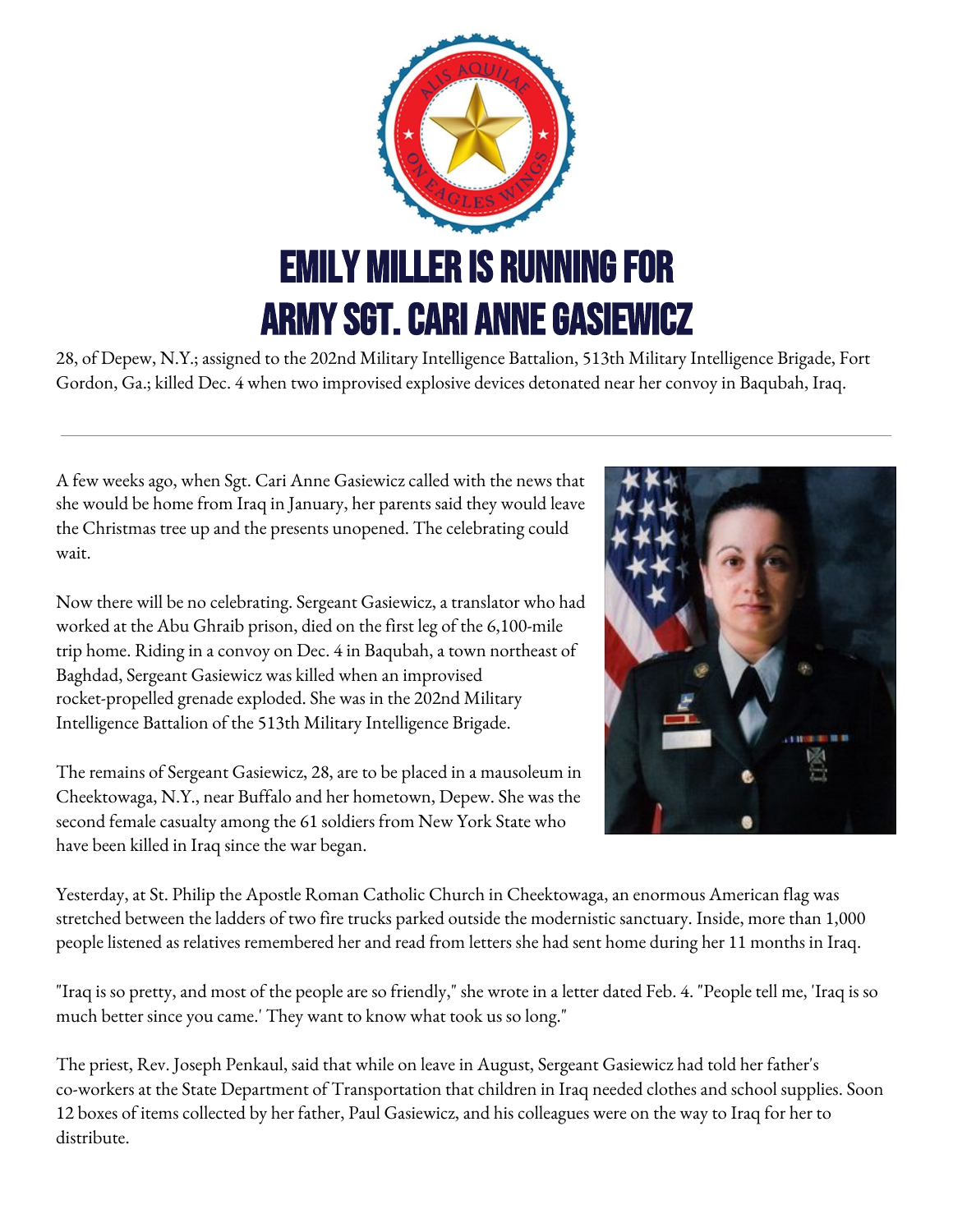

"No matter where Cari was, she always took the time to help others," Father Penkaul said at the service.

Sergeant Gasiewicz's eight and a half years in the Army had taken her to Korea for two tours before she was sent to Iraq. Finally, four days before she died, she called with the news that every soldier's parent waits for: She was shipping out. Her unit was bound for Kuwait.

"Her active tour of duty in Iraq was over and she was on her way home," Mr. Gasiewicz, a civil engineer with the Transportation Department, said in an interview last week. "She was hoping to get out of the military in July and wanted to settle down some place and get a job with the F.B.I. or C.I.A."



That was not the career path she had set for herself when she enrolled at Canisius College in Buffalo to study education. But she signed for the Reserve Officers Training Corps program, and in 1997, a year short of

graduating, she joined the Army. Her first posting, in Arizona, was in military intelligence, her family said.

"My wife was apprehensive about her joining the military, but we talked it over and said, 'It's her life, and we have to support her,"' recalled Mr. Gasiewicz, himself a former National Guardsman. "We talked about the possibility of different stuff happening, but we told her we were 100 percent behind her. We were just hoping this whole year would go by fast."

She left for Iraq in January as a linguist and interpreter, having studied for three years at a language school in California. By the time she reported for duty at Abu Ghraib, the prisoner abuse scandal had made worldwide headlines, but her family said that those who were implicated were no longer there. And, as a translator, she had a more immediate, and more basic, concern.

"When she got to the prison, the dialect was a little different," her father said. "So she made friends with Iraqi contractors, and during her lunch hour they would teach her the dialect and she would help them learn English."

Sometimes, she volunteered to go out on combat expeditions, he said. "That's the way she was," her father said. "She went out on a convoy as a lead gunner. She would call us after the fact, and we would say, 'Cari, why did you do that?"'